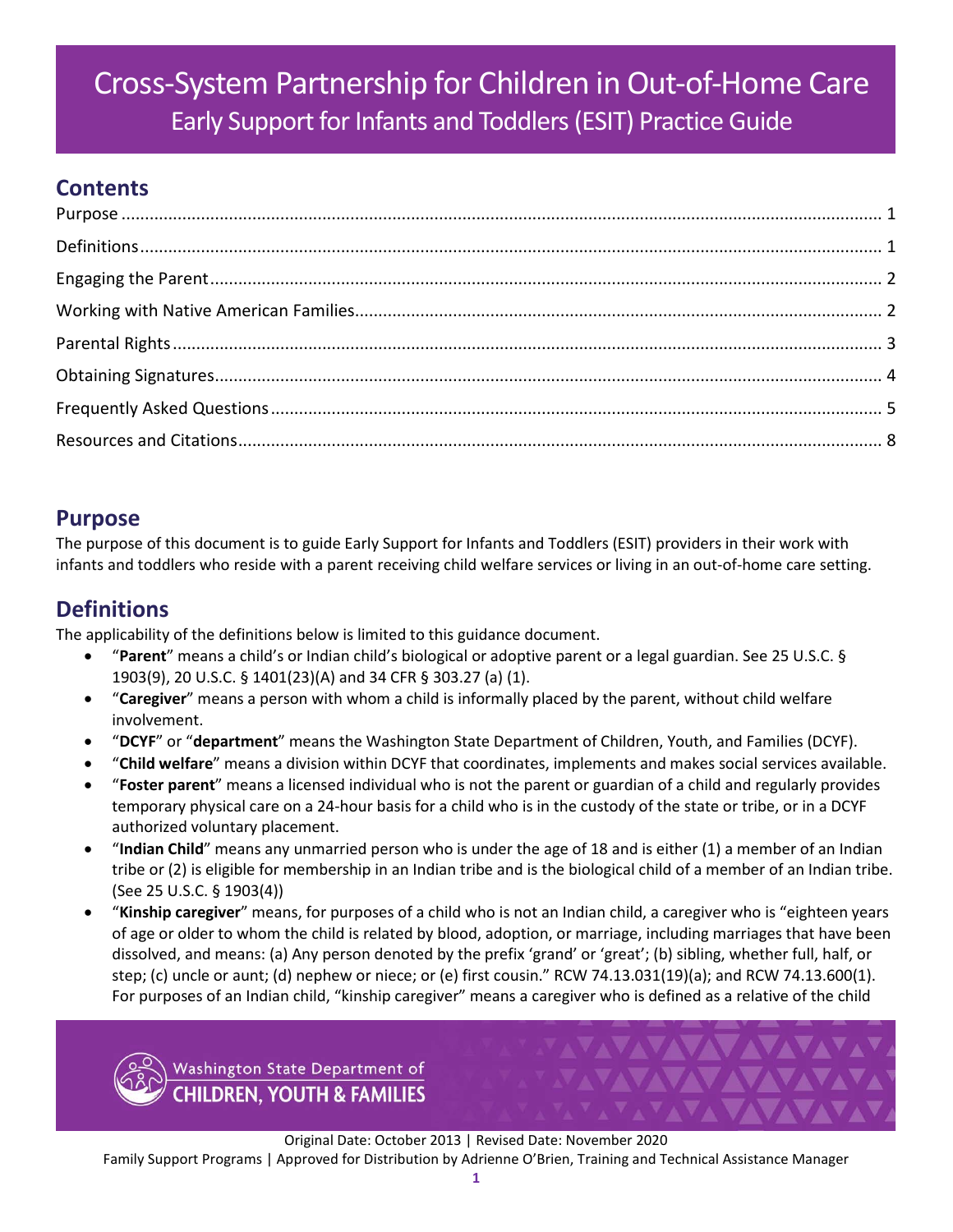under the law or custom of the child's tribe. "If the child's tribe does not identify such individuals by law or custom, the term means an adult who is the Indian child's grandparent, aunt, uncle, brother, sister, brother-inlaw, sister-in-law, niece, nephew, first or second cousin, or stepparent, even following termination of the marriage." RCW 74.13.031(19)(a); and RCW 13.38.040(8).

- "**Legal guardian**" means an adult person who (a) has been appointed as the guardian of a child in a legal proceeding; and (b) has the right to the custody of the child pursuant to such appointment. For ESIT purposes, a legal guardian has the same rights as a parent unless otherwise noted by the court.
- "**Social worker**" means a person who is a contractor or is employed by DCYF. "Social worker" also means a caseworker or Social Service Specialist who is an employee of a tribe.

# <span id="page-1-0"></span>**Engaging the Parent**

It is vital that ESIT providers respect the ongoing and important role of parents when there is child welfare involvement, particularly when the child is living in out-of-home care. Most infants and toddlers who have been removed from their parents' care will ultimately return home. ESIT providers must make every effort to engage both the parent, or the foster parent/kinship caregiver, in meeting the developmental needs of the infant or toddler.

Whenever possible, parents should participate in the assessment and evaluation of their child as well as the development of the Individualized Family Service Plan (IFSP), including the writing of functional outcomes that reflect their participation. Ideally, providers will coordinate services with parents, foster parents and/or kinship caregivers to ensure continuity of supports and services. Parent engagement is crucial. When parents are involved in ESIT services from the beginning, they are more likely to remain engaged after reunification has occurred. When appropriate for all involved, providers may attempt to schedule joint visits with both the parent and the foster parent/kinship caregiver present.

### <span id="page-1-1"></span>**Working with Native American Families**

The Indian Child Welfare Act (ICWA) passed in 1978 in response to a large number of Indian children who were removed from their homes by nontribal public and private agencies and were subsequently placed in non-Indian out-of-home care. See 25 U.S.C. § 1901. The purpose of ICWA is "…to protect the best interest of Indian children and to promote the stability and security of Indian tribes and families by the establishment of minimum Federal standards for the removal of Indian children and placement of such children in homes which will reflect the unique values of Indian culture…." 25 U.S.C. § 1902.

With this purpose in mind, ESIT providers must be sensitive to, and understand, the following considerations when working with Indian children who are in out-of-home care:

- Indian children who are in out-of-home care may be the subject of a child welfare case in either state or tribal court.
- If a proper request to transfer jurisdiction to an Indian tribe is made by a parent, Indian custodian or the tribe in a child welfare court proceeding, the state court must normally transfer jurisdiction to the tribe if the case pertains to a child who is either a member of the tribe; or is eligible for membership in the tribe and is the biological child of a member of the tribe. 25 U.S.C. § 1903; 25 U.S.C. § 1911.
- The request for the tribe to assume jurisdiction and the granting of such request may occur at any time during the life of the case in state court.

**AVAVAVAVAVAVA** 

**VAVAVAVAV** 

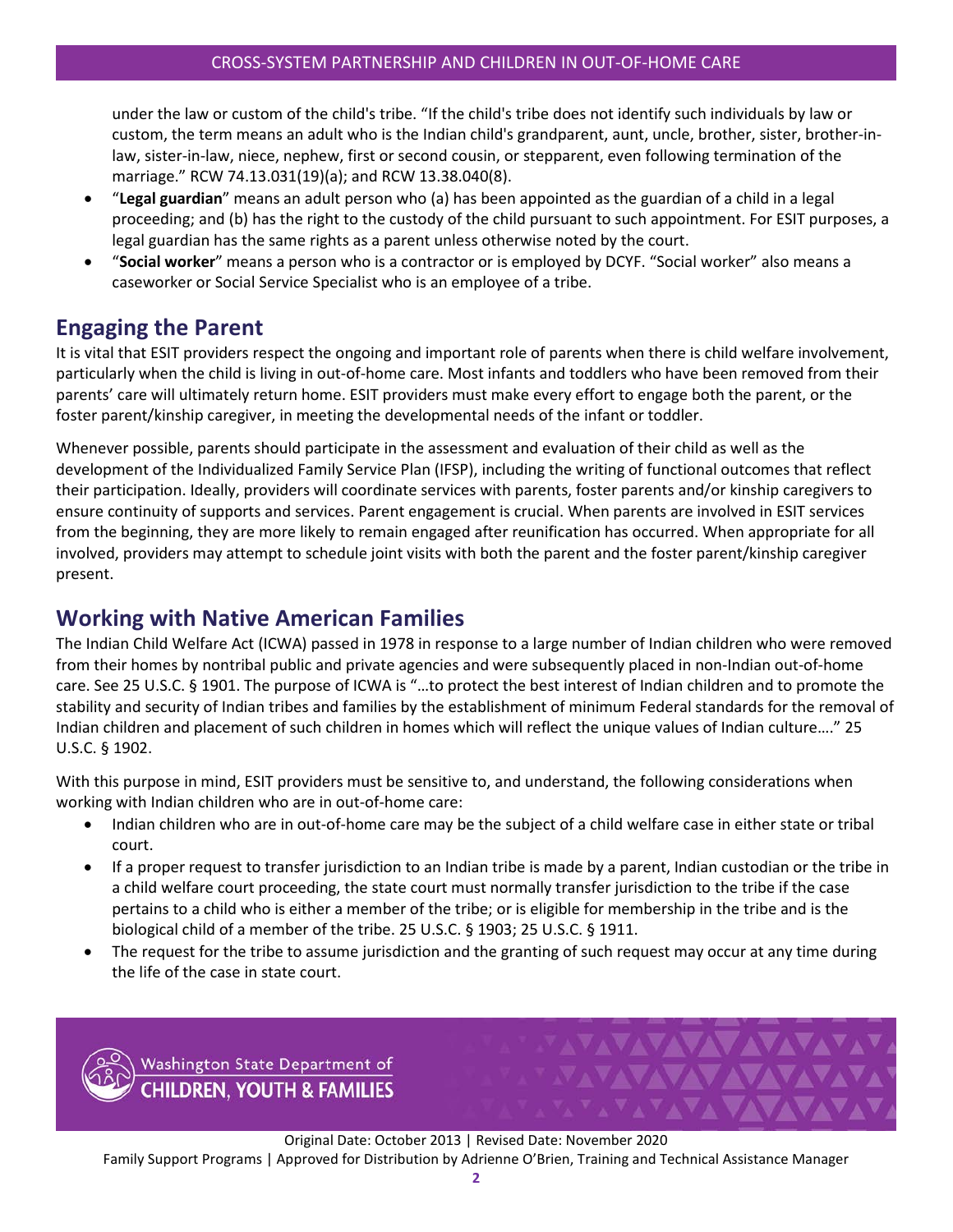- An Indian child who is the subject of a child welfare case in state court will likely have a tribal social worker who has been assigned by the tribe to the child's case.
- Despite the fact that jurisdiction has not been transferred from a state court child welfare proceeding to a tribal court, an Indian child may be receiving or be eligible to receive early intervention, child welfare or family support services through the child's tribe.

Each tribe is a sovereign nation that has its own laws, policies and procedures that are separate from state law, federal law or the laws of other tribes. With this in mind, there are differences between tribal and state court systems and social service programs. Working closely with the tribal social worker, and requesting guidance for how to work with the tribe, is the best approach to ensure Indian children receive the best possible services.

When a case is in tribal court, proceed as if you are working with a state child welfare social worker but instead, communicate with the tribal social worker. If the child welfare proceeding for an Indian child is in the state court system, coordinate services by obtaining contact information to talk with the child's tribe from the state social worker.

### <span id="page-2-0"></span>**Parental Rights**

A child residing in out-of-home-care, or who lives with a parent receiving services with the child welfare system, may enter the ESIT program in a variety of ways. While reunification is the ultimate goal, a juvenile court judge may limit the rights of a parent to make educational, medical or other decisions for his or her child. In the most serious cases, a court order may permanently terminate parental rights. It is important for ESIT providers to contact the social worker whenever they receive a referral involving a child who is living in an out-of-home placement or involved with the child welfare system. The social worker will likely have important information such as legal documentation of the child's custody status, the parents' legal rights and whether there is a no-contact order in place.

The three scenarios listed below are examples of when a parent may engage in early intervention (EI) services, and when a parent's consent must be obtained before such services are provided.

**Scenario 1: Child living with a parent, with child welfare involvement:** A parent has the authority to consent to assessments and evaluations and participate in ESIT services, unless the parent's decision-making rights pertaining to his or her child have been limited by court order or by consent. The parent may not have the authority to decline ESIT services if a court order requires it.

**Scenario 2: Child in out-of-home care, with child welfare involvement:** Even if the child is in out-of-home care, every attempt should be made to engage parents in ESIT services. This is because, in most cases, the child will be returned to parental care. Although the parent's signature and consent is *sometimes* not required when the child is residing in outof-home care, it is strongly encouraged that efforts be made to obtain both the parent's and foster parent/kinship caregiver's signed consent to participate in IFSP development and services. See the Who's Signature is Required? chart below for more information.

**Scenario 3**: **Child in out-of-home care, with no child welfare involvement:** A child may be in the care of a caregiver without child welfare involvement, and at the same time not have a parent who is available to participate in ESIT services. In this case, and depending on the circumstances, the caregiver may have the authority to consent to assessments, evaluations, and participation in ESIT services.



Original Date: October 2013 | Revised Date: November 2020 Family Support Programs | Approved for Distribution by Adrienne O'Brien, Training and Technical Assistance Manager

VAVAVAVAVAVAVAVA

**FAVAVAVAVAVA**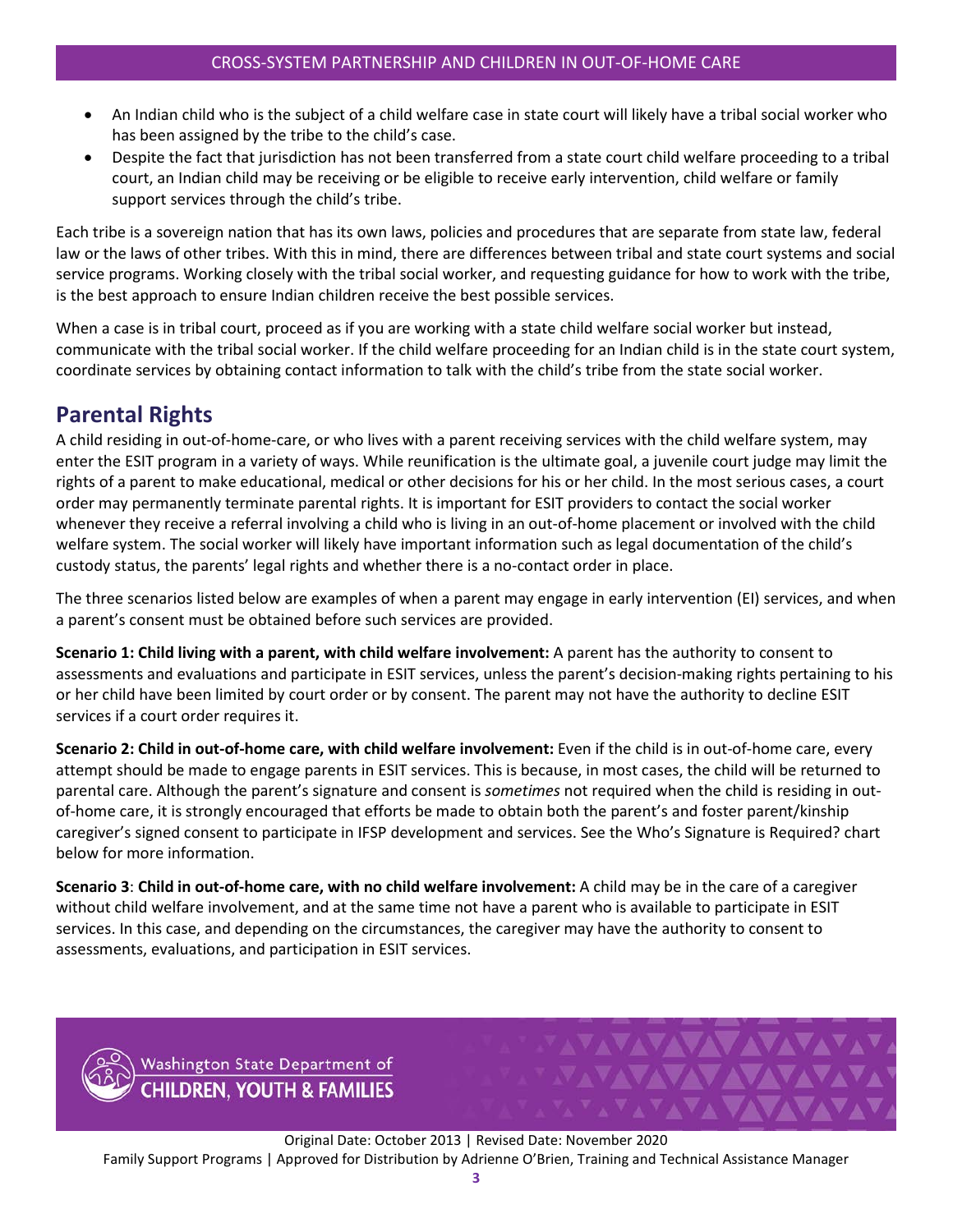### <span id="page-3-0"></span>**Obtaining Signatures**

If a child is in out-of-home care, with child welfare involvement, providers must contact the social worker to coordinate services and for additional guidance. The chart below provides general guidance regarding whose signature and approval authority is required for (1) releases of information; (2) consents to screening, evaluation, assessment, System of Payments and Fees (SOPAF) and the Individualized Family Service Plan (IFSP); and (3) declining services for the child.

Remember, each family has circumstances unique to them. Working with families involved with child welfare requires partnership and communication to ensure the IFSP team is aware of the level of decision making authority of parents and foster parents/kinship caregivers. Contact the ESIT state office if there are questions about the circumstances of a particular family.

| <b>Whose Signature is Required?</b>                                                                        |                                                                               |                                                                                                       |                                                                                                                                                                                          |  |  |
|------------------------------------------------------------------------------------------------------------|-------------------------------------------------------------------------------|-------------------------------------------------------------------------------------------------------|------------------------------------------------------------------------------------------------------------------------------------------------------------------------------------------|--|--|
|                                                                                                            | <b>No Child Welfare Involvement</b>                                           | <b>Child Welfare Involvement</b>                                                                      |                                                                                                                                                                                          |  |  |
|                                                                                                            | <b>Voluntary Out-of-Home</b><br>Placement                                     | Child Living with Parent                                                                              | <b>Involuntary Out-of-home</b><br>Placement                                                                                                                                              |  |  |
| Sign Releases of<br>Information                                                                            | Parent: Encouraged, not<br>required<br><b>Caregiver: Required, caregivers</b> | Parent: Required, parent<br>signs releases of information<br>Social Worker: Not required              | Parent: Encouraged, not<br>required<br><b>Kinship Caregiver/Foster</b>                                                                                                                   |  |  |
|                                                                                                            | can sign releases of<br>information                                           |                                                                                                       | Parent: Required, meets the<br>definition of parent and can<br>sign                                                                                                                      |  |  |
|                                                                                                            |                                                                               |                                                                                                       | Social Worker: Signature not<br>typically required. If a release,<br>signed by a caregiver, is not<br>accepted by a third party the<br>social worker may sign (e.g.,<br>medical records) |  |  |
|                                                                                                            | Parent: Encouraged, not<br>required                                           | Parent: Required, parent<br>consents to services and<br>signs all paperwork                           | Parent: Encouraged, not<br>required                                                                                                                                                      |  |  |
| Consent to<br>Screenings,<br><b>Evaluations &amp;</b><br>Assessments,<br>SOPAF and Sign the<br><b>IFSP</b> | Caregiver: Required                                                           | Social Worker: Only a parent<br>or kinship caregiver/foster<br>parent can sign these<br>consent forms | <b>Kinship Caregiver/Foster</b><br>Parent: Required, can consent<br>for services and sign all<br>paperwork<br>Social Worker: Only a parent,                                              |  |  |
|                                                                                                            |                                                                               |                                                                                                       | kinship caregiver/foster<br>parent can sign these consent<br>forms                                                                                                                       |  |  |



Original Date: October 2013 | Revised Date: November 2020 Family Support Programs | Approved for Distribution by Adrienne O'Brien, Training and Technical Assistance Manager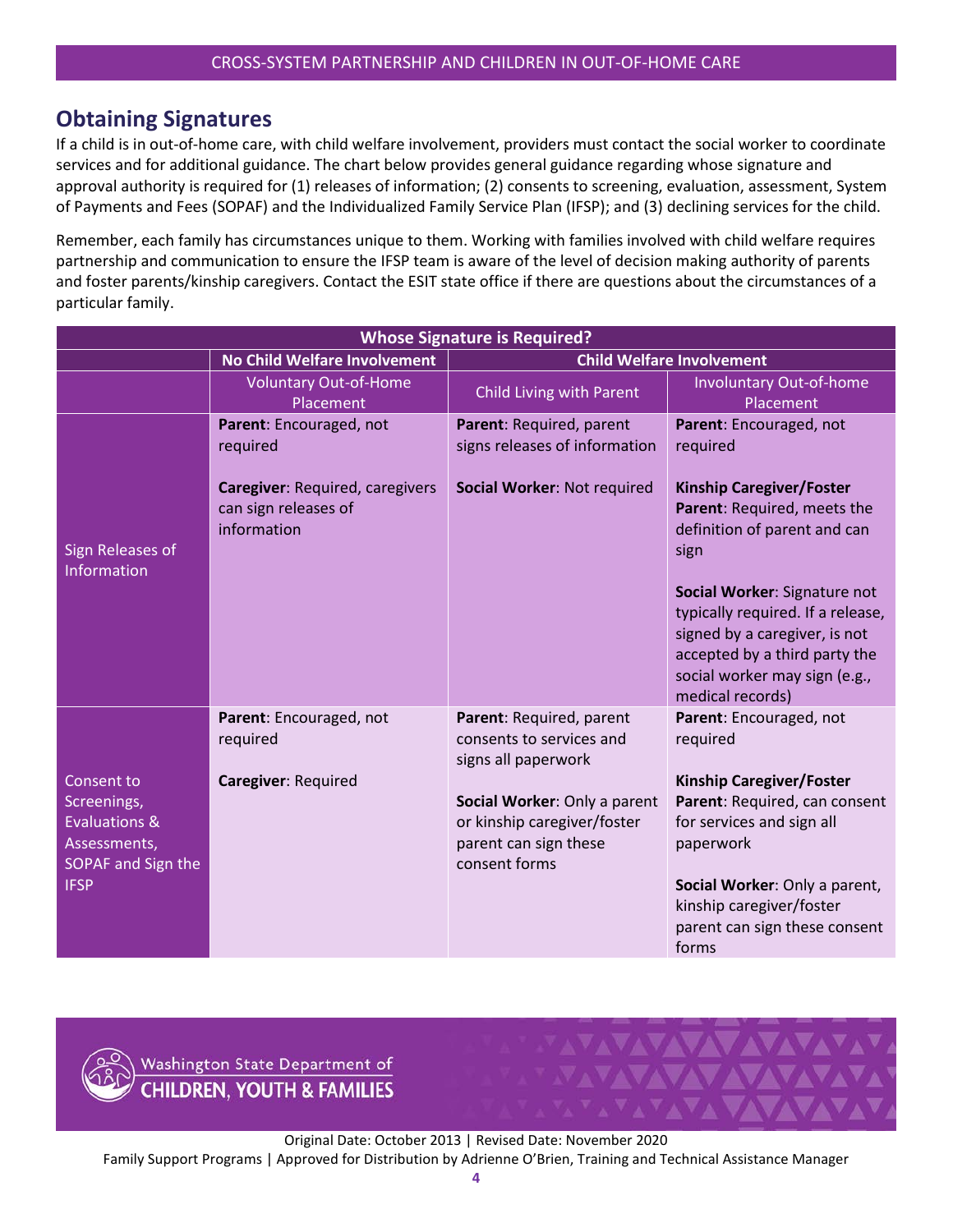| Decline Services for<br>the Child | The parent's signature is not<br>required when a caregiver,<br>acting in the place of the<br>parent, wants services.<br>However, the parent can<br>decline services for their child<br>at any time. A caregiver can<br>decline services but may not<br>decline services for the parent. | Parent: Required, however a<br>court order may override<br>this decision<br><b>Social Worker: Cannot</b><br>decline services for the<br>parent | Parent: A parent may not<br>decline services for their child.<br><b>Kinship Caregiver/Foster</b><br>Parent: Required, however a<br>court order may override this.                                             |
|-----------------------------------|-----------------------------------------------------------------------------------------------------------------------------------------------------------------------------------------------------------------------------------------------------------------------------------------|------------------------------------------------------------------------------------------------------------------------------------------------|---------------------------------------------------------------------------------------------------------------------------------------------------------------------------------------------------------------|
|                                   |                                                                                                                                                                                                                                                                                         |                                                                                                                                                | Additionally, a kinship<br>caregiver/foster parent may<br>not decline services for the<br>parent.                                                                                                             |
|                                   |                                                                                                                                                                                                                                                                                         |                                                                                                                                                | Social Worker: May decline<br>services when they have no<br>concerns and the parent and<br>foster parent/ kinship<br>caregiver do not wish to<br>participate. However, they<br>cannot override a court order. |

## <span id="page-4-0"></span>**Frequently Asked Questions**

**Should I work with the parent or the foster parent/kinship caregiver to coordinate and plan for services?** Providers should attempt to engage the parent to be a part of any evaluation or planning, as long as there is no court ordered restrictions. However, subject to the limitations discussed in the chart above, a caregiver or foster parent/kinship caregiver may make decisions and request evaluations even if parental rights have **not** been terminated. Services should not be delayed while attempting to engage the parent and may begin as soon as the appropriate signatures and authorizations have been obtained, consistent with the requirements discussed in the chart above. Depending on the circumstances, you may need to contact the social worker regarding safety before contacting the parent or foster parent/kinship caregiver.

#### **If a parent does not respond, how many engagement attempts should be made?**

Providers should make at least three attempts to engage the parent(s), using more than one method of contact. Providers may attempt further contacts at reviews or as they become aware of changes in the parents' availability, for example when released from treatment or incarceration, or when visitation has been reinstated.

### **Can parents, foster parents and kinship caregivers make a referral to ESIT services, even when a Child Health and Education Tracking (CHET) screening or social worker do not signal the need for a referral?**

Yes. A parent, foster parent or kinship caregiver can make a referral. Communicate with the social worker once the referral is received.

#### **What documentation must an ESIT provider obtain when a parent should not be involved in ESIT services?**

ESIT providers should request from the social worker a copy of any court order that prohibits the parent from having contact or participating in ESIT services. If parental rights have been terminated or relinquished, the ESIT provider may request appropriate documentation from the social worker



Original Date: October 2013 | Revised Date: November 2020 Family Support Programs | Approved for Distribution by Adrienne O'Brien, Training and Technical Assistance Manager

**YAYAVAVA**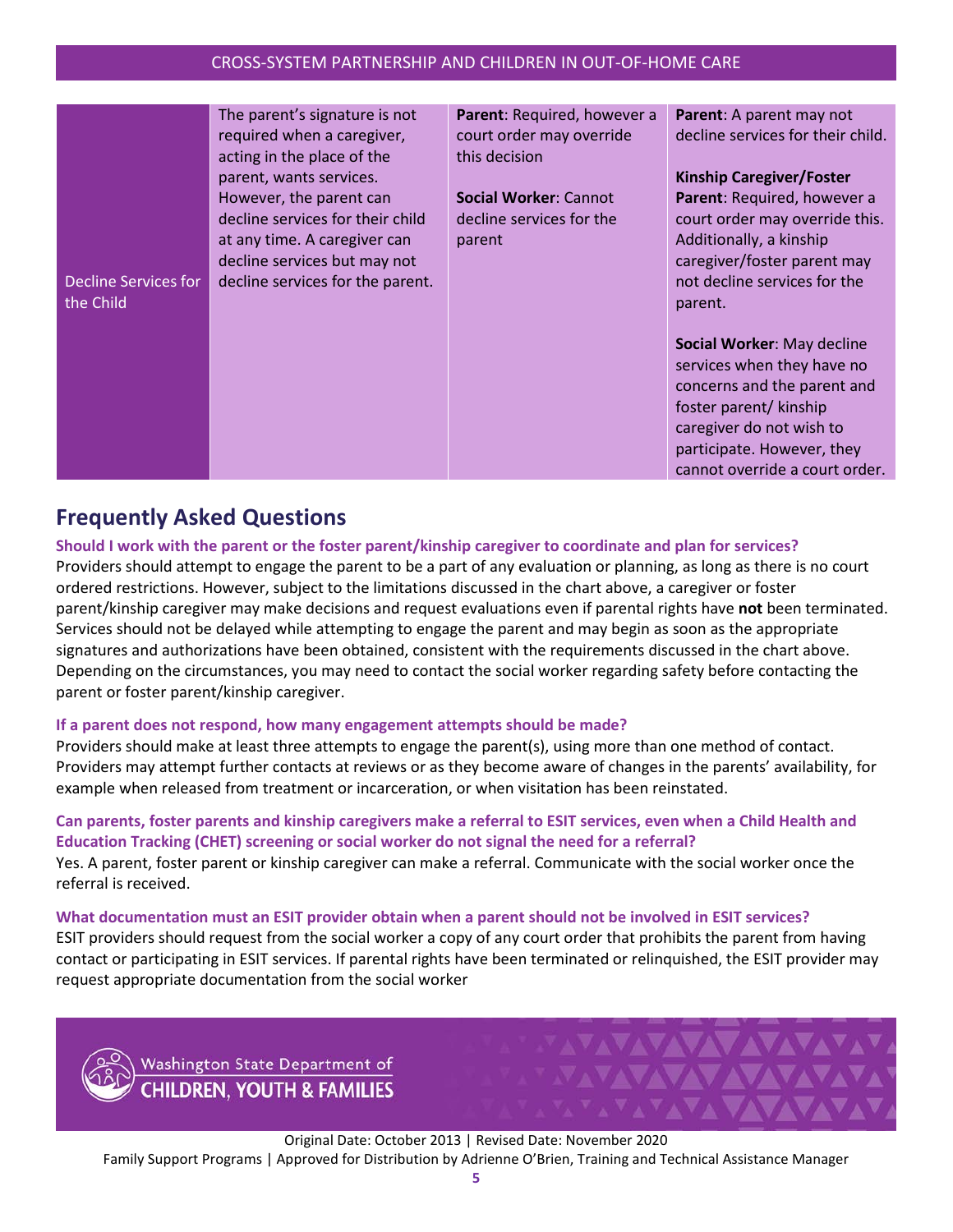#### CROSS-SYSTEM PARTNERSHIP AND CHILDREN IN OUT-OF-HOME CARE

#### **Can services happen during court ordered visitation between a parent and child?**

Yes, if the visitation order allows for ESIT services to take place during visitation and it is the only option for holding visits with the parent and child. Services should not be denied or limited for the parent simply because they can only occur during visitation. A justification will be necessary if the services are not provided in the child's natural environment. Be aware this may be the only opportunity the parents and child have to spend time together. Talk with the parent and social worker about the decision to provide ESIT services during visitation time and determine whether there are any alternative options that would allow for providing services in the child's natural environment. If services do occur during court ordered visits, ESIT service providers must never be responsible for supervising these visits.

#### **If both a parent and foster parent decline ESIT services, can a social worker override that decision?**

While the ESIT program is a voluntary program, a court order may require that a child receive ESIT services. If ordered, the parent, foster parent/kinship caregiver and social worker must all comply with the court's directives. It is important for the ESIT provider to discuss with the social worker the reasons why the parent or foster parent/kinship caregiver wants to decline services.

#### **How should the parent, foster parent or kinship caregiver be engaged if they are not interested in services but a court order has made it a requirement?**

Work with the parent, foster parent or kinship caregiver to tailor services to match their priorities and concerns. Build rapport with the family and support them to identify how early intervention services can benefit them. Possible outcomes may include supporting the parent and child to make daily routines more manageable, or supporting the parent and child to address behavioral concerns.

#### **What legal documentation is needed to show foster parent or kinship caregiver status?**

Contact the child's social worker and request legal documentation that describes the foster parents or kinship caregiver's status.

#### **If there are two or more families engaged in services for one child (e.g., a parent and foster parent or kinship caregiver) and they live in different ESIT providers service areas, which agency should hold the IFSP?**

The agency serving the area where the child lives (school district of residence) should hold the IFSP. Collaboration between the two agencies is essential in figuring out how to best serve the whole family. There should only be one Family Resources Coordinator and there may need to be a contract in place to ensure both ESIT providers are funded. Both the parent and the foster parent or kinship caregiver need to be engaged if they want to participate in ESIT services.

#### **When the parent and foster parent/kinship caregiver are both involved in services, it will not always be logistically or clinically appropriate to have them at the same IFSP meeting. If we have two IFSP meetings how should it be documented on the IFSP?**

The parent should sign paperwork and attend IFSP meetings whenever possible. However, the official date of the IFSP meeting is when the caregiver, foster parent, or kinship caregiver signs the document.

#### **Should there be one IFSP for the parent and one for the caregiver?**

No, there should be one IFSP with child and family outcomes that apply to both settings.



Original Date: October 2013 | Revised Date: November 2020 Family Support Programs | Approved for Distribution by Adrienne O'Brien, Training and Technical Assistance Manager

**AVAVAVAVAVAVAV** 

**VAVAVAVAV**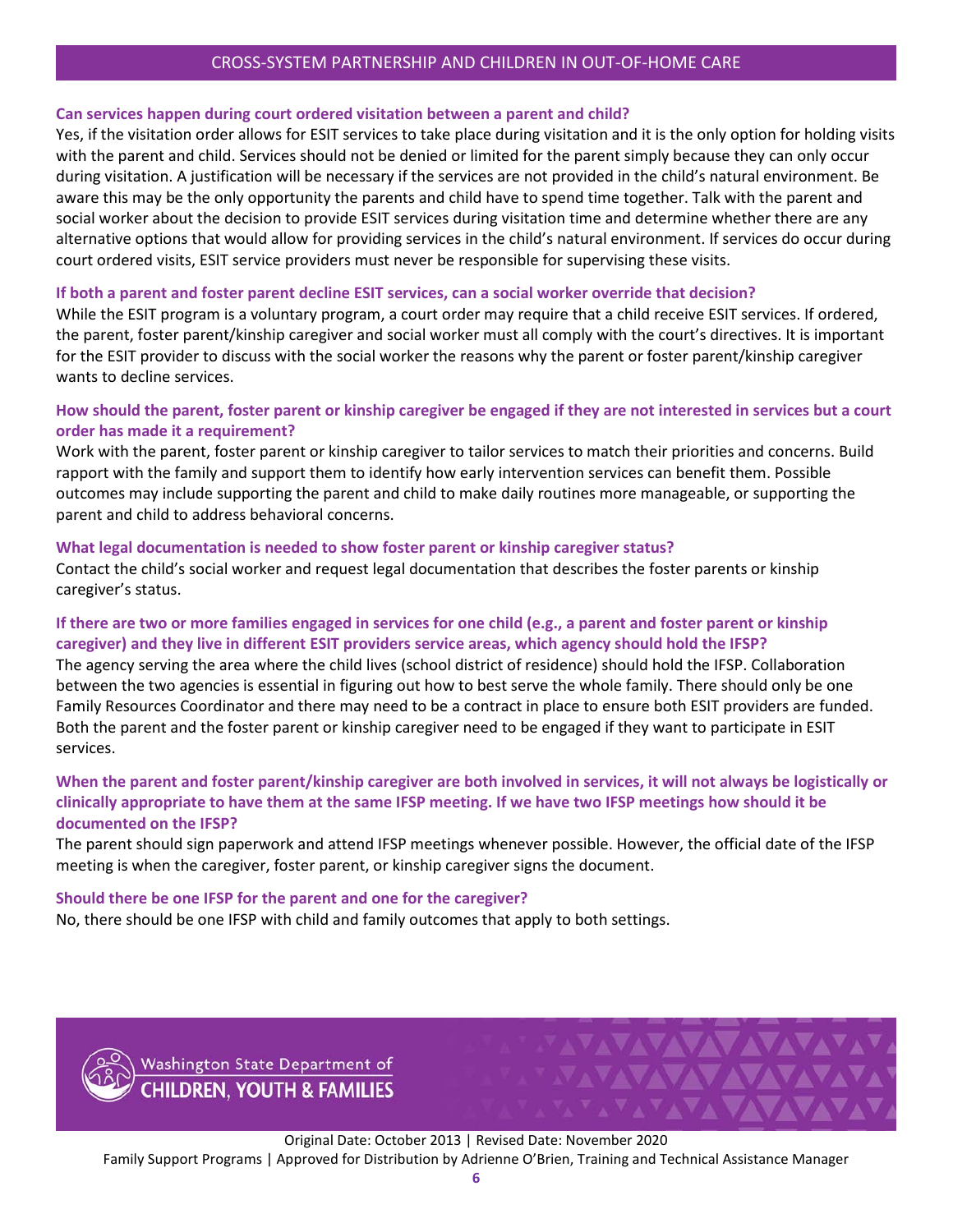#### **Should contact information for the parent, foster parent or kinship caregiver be redacted from the IFSP, reports and other paperwork?**

Discuss this issue with the social worker if the child and family are receiving child welfare services. Consider any confidentiality or safety concerns when sharing documents with parents or foster parent/kinship caregiver and outside providers. There may be a court order that specifies what information should or should not be shared.

#### **Can an ESIT provider's office space be used as a neutral location for attempting a joint session that includes the parent and the foster parent or kinship caregiver when there is not an appropriate natural environment?**

This may be appropriate for an initial attempt at a joint visit. However, a justification must be given for not providing services in a natural environment, including a plan for moving services back to the natural environment. Before attempting a joint session that involves the parent and foster parent or kinship caregiver, the provider must discuss whether the joint session would be safe, based on the social worker's knowledge of the situation and existing court orders that may prohibit such a meeting.

#### **Are child welfare office locations or visitation centers considered "natural environments"?** No, child welfare offices do not meet the definition of natural environments (34 CFR §303.26).

#### **Can an ESIT provider act as a "supervisor" during visitation that requires supervision?**

No. ESIT providers must not be the "supervisor" during supervised visits. Work with the social worker to coordinate the time and place for visits when a supervisor is available.

#### **If a parent is incarcerated or living at a treatment facility, what should their engagement look like?**

ESIT providers may offer to support parent engagement through regular written or telephone updates. A parent may attend IFSP meetings via telephone or video calls. If appropriate, an ESIT provider may attend a parent/child visit at the facility.

#### **In cases where there are safety concerns for the ESIT provider, do services with the parent need to continue in a natural environment?**

Yes, safety concerns are not necessarily a justification for not providing services in the natural environment. If there are safety concerns that prevent IFSP services from occurring in the home, the visit should take place in a community setting. Talk with the social worker about safe location options, for example a local library or community park.

#### **If there are safety concerns and parental visits have been terminated, are ESIT providers still required to provide services to the parent?**

If there are safety concerns that have resulted in the termination of visits between the parent and child, providers should continue serving the child with the foster parent/kinship caregiver, but not with the parent.

#### **What if a parent cannot be located or identified and a judge has not designated a guardian for the child?**

In rare circumstances, when a parent cannot be identified or located, a surrogate parent must be identified by the ESIT provider within 30 days of determining the need. A surrogate parent cannot be an employee of the state or have a personal or professional conflict of interest. Additionally, the surrogate parent should have adequate knowledge and skills to represent the child. For purposes of IDEA Part C, the surrogate parent has the same rights as a parent.



Washington State Department of **CHILDREN, YOUTH & FAMILIES** 

Original Date: October 2013 | Revised Date: November 2020 Family Support Programs | Approved for Distribution by Adrienne O'Brien, Training and Technical Assistance Manager

WAAAA